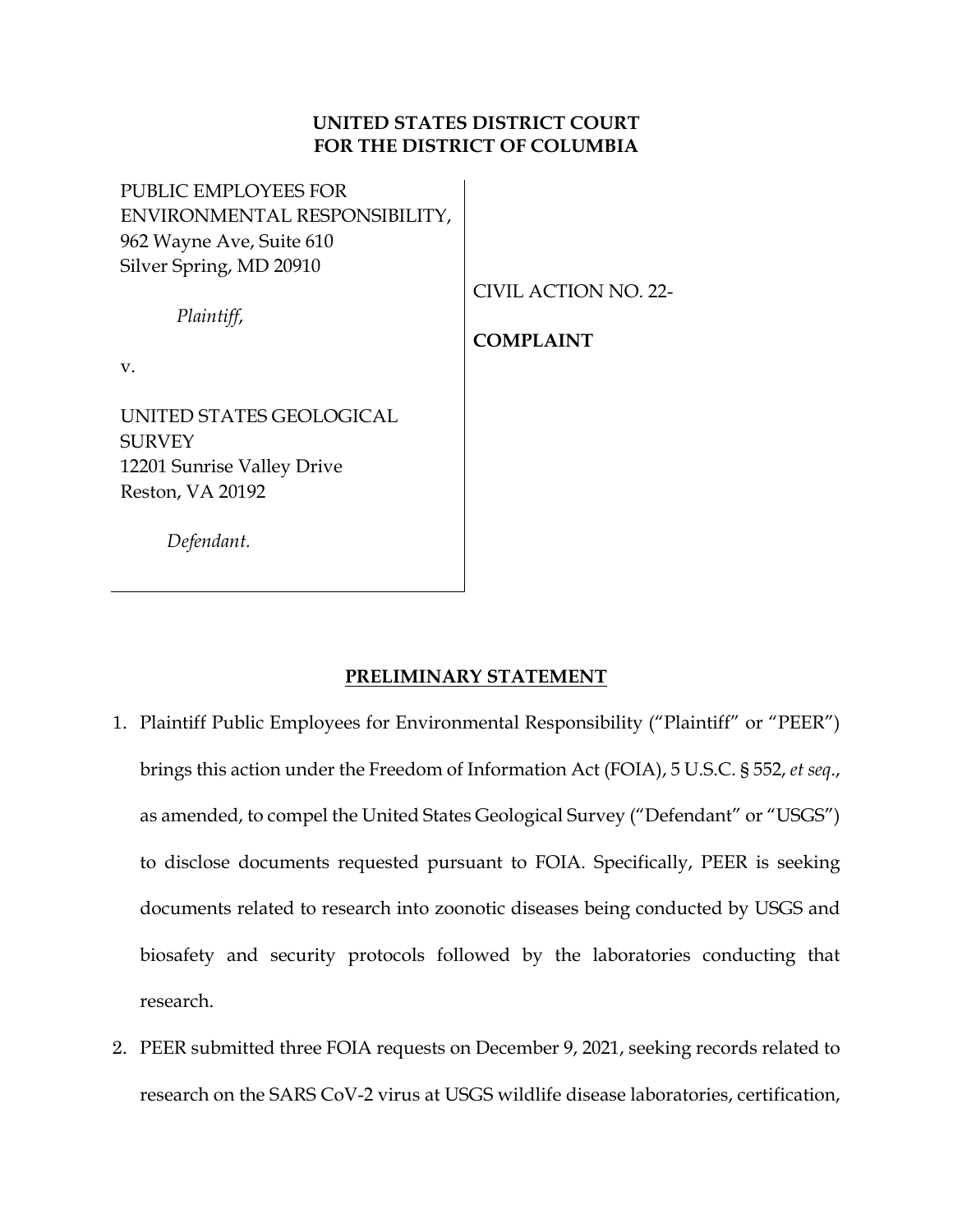accreditation, and/or inspection of those laboratories, and specific incidents relating to effluent treatment system failures and animal welfare.

3. To date, Defendant has failed to make a final determination on Plaintiff's FOIA requests or to disclose to the Plaintiff all the requested documents within the time stipulated under FOIA.

### **JURISDICTION AND VENUE**

- 4. This Court has jurisdiction over this action under 5 U.S.C. § 552(a)(4)(B). This Court also has federal question jurisdiction over this action under 28 U.S.C. § 1331.
- 5. This Court has the authority to grant declaratory relief pursuant to the Declaratory Judgment Act, 28 U.S.C. § 2201, *et seq*.
- 6. This Court is a proper venue under 5 U.S.C. § 552(a)(4)(B) (providing for venue in FOIA cases where the plaintiff resides, or in the District of Columbia).
- 7. This Court has the authority to award reasonable costs and attorneys' fees under 5 U.S.C. § 552(a)(4)(E).

#### **PARTIES**

- 8. Plaintiff is a non-profit public interest organization incorporated in Washington, D.C. and headquartered in Silver Spring, Maryland, with field offices in California, Colorado, Florida, Massachusetts, and Tennessee.
- 9. Among other public interest projects, PEER engages in advocacy, research, education, and litigation relating to the promotion of public understanding and debate concerning key current public policy issues. PEER focuses on the environment, including the regulation and remediation of toxic substances, public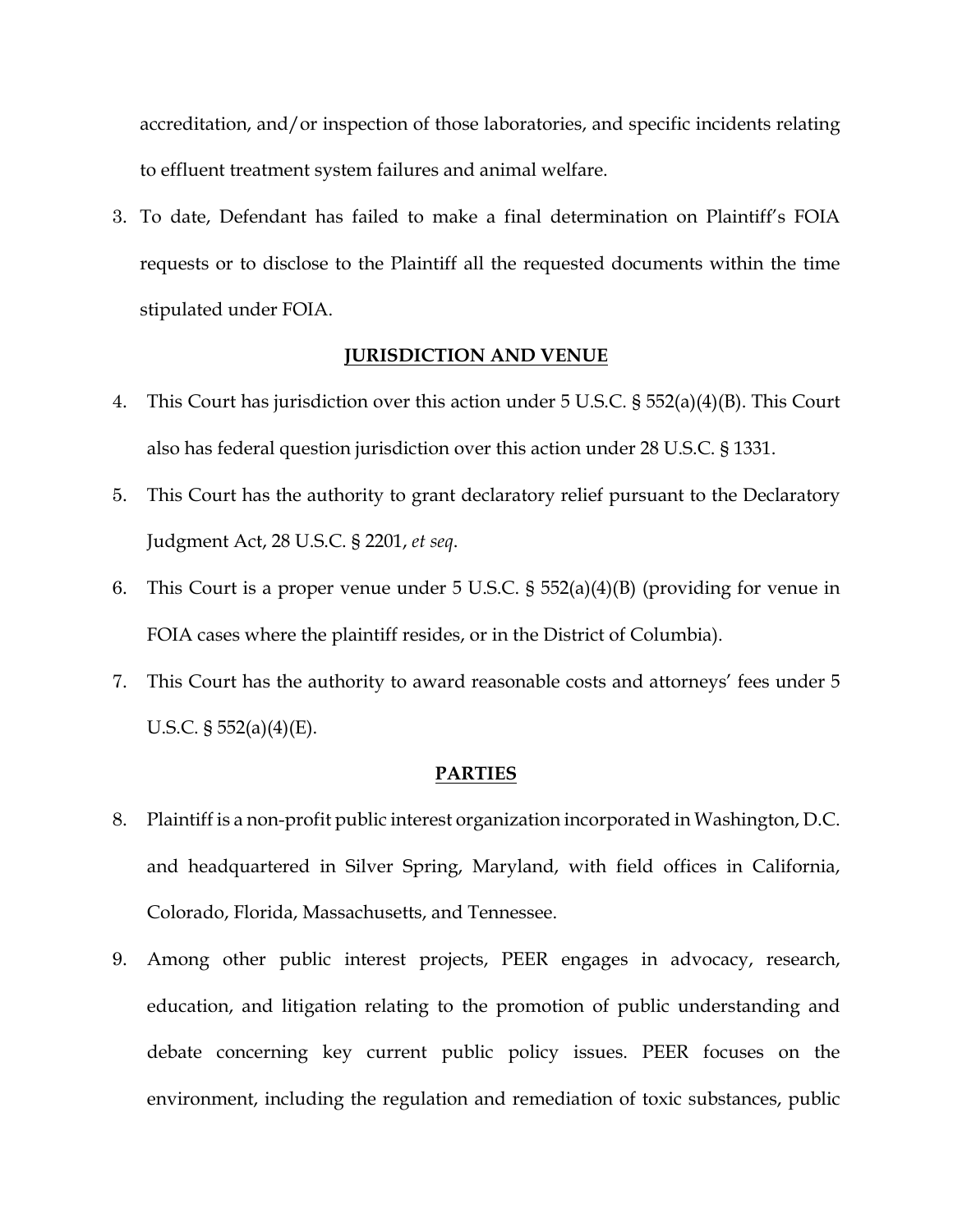lands and natural resource management, policy that worsens or remediates climate change, public funding of environmental and natural resource agencies, and governmental accountability. PEER educates and informs the public through news releases to the media, through its web site, [www.peer.org,](http://www.peer.org/) and through publication of the *PEEReview* newsletter.

- 10. Defendant is an agency of the United States under 5 U.S.C. § 552(f)(1).
- 11. Defendant is charged with the duty to provide public access to records in its possession consistent with the requirements of FOIA. The Defendant's refusal to provide the Plaintiff with the records requested or make a final a determination on Plaintiff's FOIA requests within twenty working days of the date of the requests' submission is a violation of FOIA.

#### **STATEMENT OF FACTS**

- 12.On December 9, 2021, PEER submitted three FOIA requests to USGS via FOIAOnline. 13.PEER's First Request sought:
	- 1. All documents, records, emails, texts, instant messages, electronic chats, memos, notes, letters, and any other records regarding James David Applegate's response letter dated April 19, 2021, sent to Peter T. Jenkins, Senior Counsel, PEER, regarding a March 21, 2021, multi-NGO letter regarding accreditation of USGS's wildlife disease laboratories;
	- 2. Since January 19, 2021, all internal or external USGS communications regarding Association for Assessment and Accreditation of Laboratory Animal Care (AAALAC) accreditation, Association for Biosafety and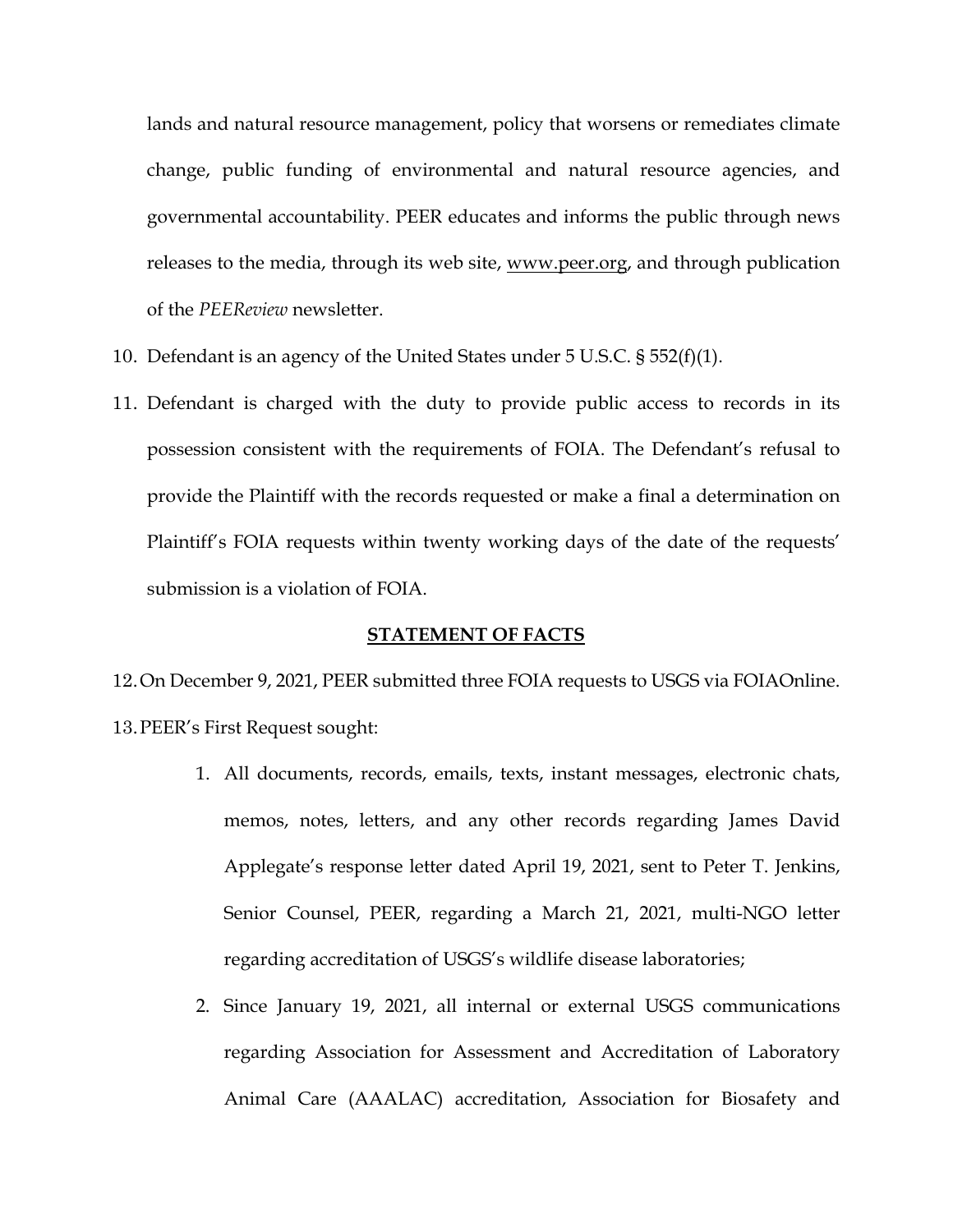Biosecurity (ABSA) accreditation, or any other non-USGS entity involved with certification, accreditation, and/or inspection of any of the USGS wildlife disease laboratories.

- 14.The First Request was assigned index number DOI-USGS-2022-001065 and an estimated date of completion was indicated as January 27, 2022.
- 15.PEER's Second Request sought "Since January 1, 2020, all documents, records, emails, texts, instant messages, electronic chats, memos, notes, letters, and any other records describing any research on the SARS CoV-2 virus, or any related emerging coronavirus strain/variant, being conducted at any of the USGS wildlife disease labs using or assessing the virus in live animal subjects."
- 16.The Second Request was assigned index number DOI-USGS-2022-001067 and an estimated date of completion was indicated as January 27, 2022.
- 17.PEER's Third Request sought "Since January 1, 2020, all records of the Western Fisheries Research Center-Seattle, National Wildlife Health Center-Madison, and Eastern Ecology Science Center laboratories addressing: a) any inspections or evaluations of the Biosafety Level (BSL)-2 and BSL-3 facilities and laboratory operations within them by outside non-USGS entities, b) any effluent treatment system deviations or failures for the BSL-2 and BSL-3 facilities, and c) any animal welfare incidents or deviations."
- 18.The Third Request was assigned index number DOI-USGS-2022-001068 and an estimated date of completion was indicated as January 27, 2022.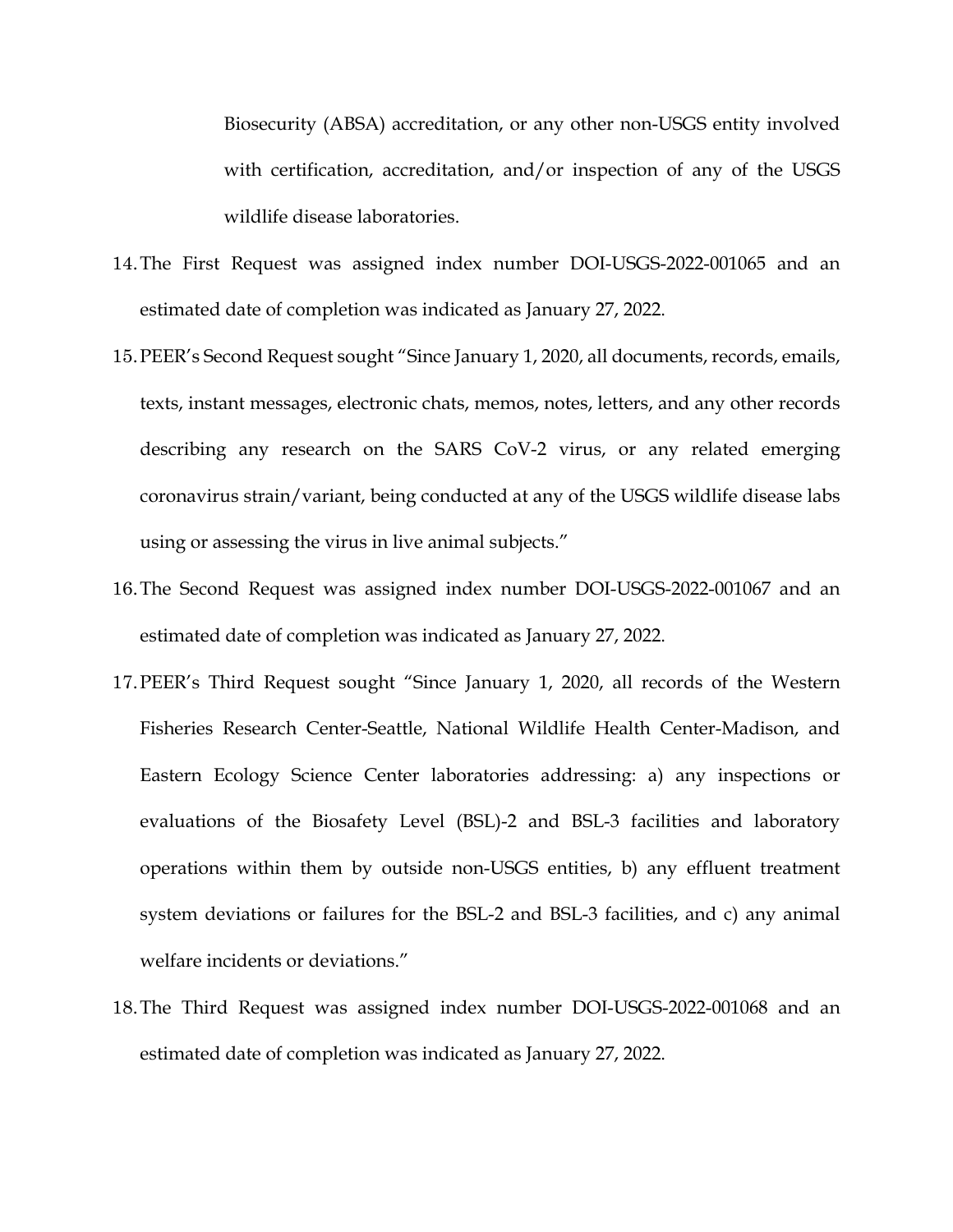- 19.Since the requests were submitted, PEER has yet to receive any responsive records or a final determination on FOIA Requests DOI-USGS-2022-001065, DOI-USGS-2022- 001067, or DOI-USGS-2022-001068.
- 20.On January 27, 2022, PEER received three letters from USGS FOIA informing PEER that processing of each of its three requests had been delayed and would not be completed by the original estimated dates of completion. The letters explained that the search for potentially responsive material had not been conducted yet for any of the three requests and estimated that production would be complete by June 30, 2022.
- 21.Since January 27, 2022, PEER has received no further communications regarding any of PEER's three FOIA requests.
- 22.To date, PEER has received no documents in response to its FOIA requests and USGS has yet to make a final determination on any of PEER's FOIA requests.

#### **CAUSE OF ACTION**

- 23.Plaintiff incorporates the allegations in the preceding paragraphs as though fully set forth herein.
- 24.FOIA requires federal agencies to respond to public requests for records, including files maintained electronically, to increase public understanding of the workings of government and to provide access to government information. FOIA reflects a "profound national commitment to ensuring an open Government" and agencies must "adopt a presumption in favor of disclosure." Presidential Mem., 74 Fed. Reg. 4683 (Jan. 21, 2009).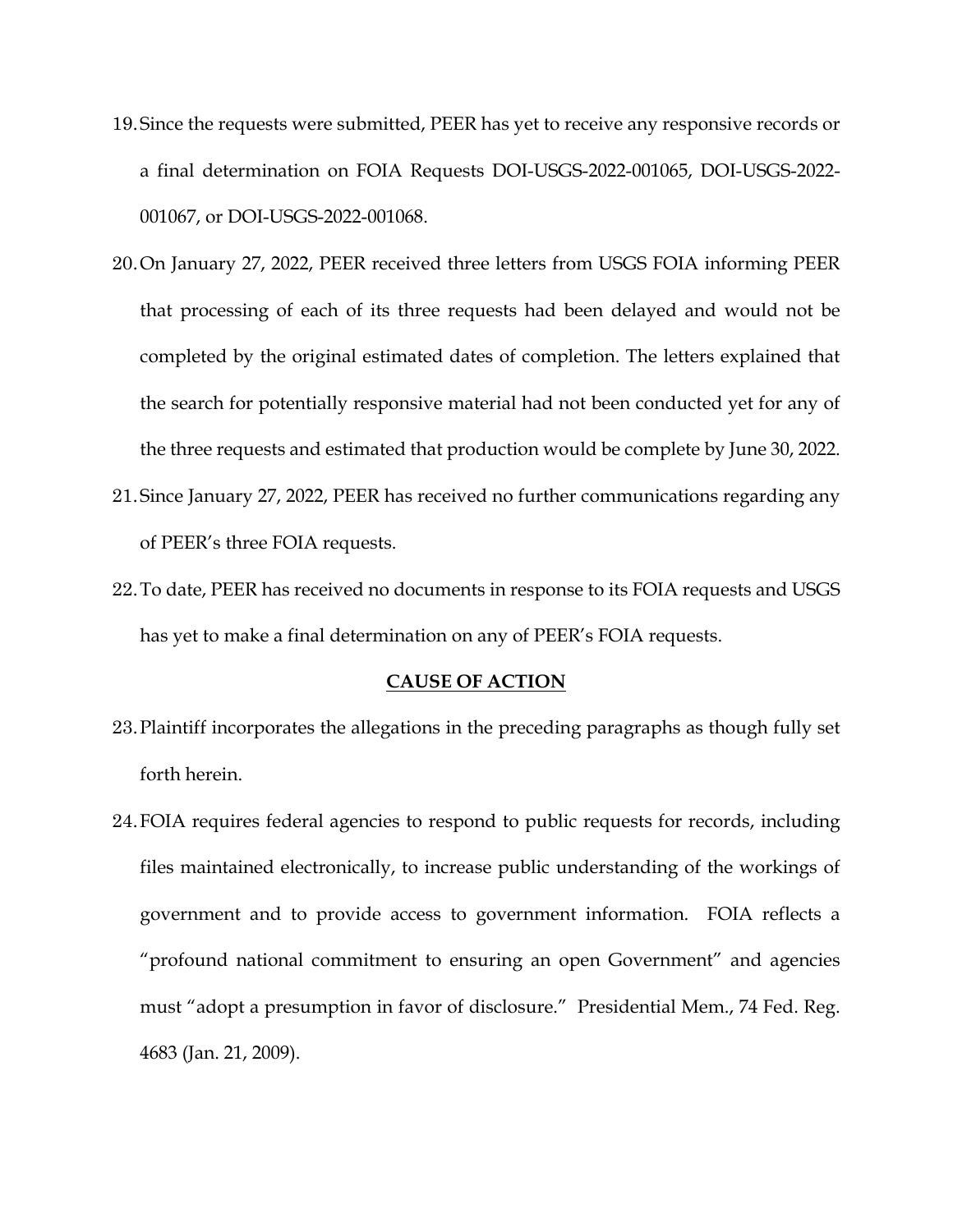- 25.FOIA requires agencies to determine within twenty working days after the receipt of any FOIA request whether to comply with the request. 5 U.S.C.  $\S$  552(a)(6)(A)(i). Agencies may only extend this time period for an additional ten working days in "unusual circumstances." 5 U.S.C. § 552(a)(6)(B)(i). FOIA also provides that upon request, agencies are to make records "promptly available." 5 U.S.C. § 552(a)(3)(A).
- 26.Twenty working days from December 9, 2021, was January 10, 2022.
- 27.USGS has not invoked an extension of ten further working days due to any unusual circumstances.
- 28.As of the date of this filing, Plaintiff has not received a final determination on its FOIA requests.
- 29.Administrative remedies are deemed exhausted when an agency fails to comply with the applicable time limits. 5 U.S.C. §  $552(a)(6)(C)(i)$ . Having exhausted its administrative remedies for its December 9, 2021, FOIA requests, PEER now turns to this Court to enforce the remedies and public access to agency records guaranteed by FOIA.
- 30.Defendant's conduct amounts to a denial of Plaintiff's FOIA request. Defendant is frustrating Plaintiff's efforts to adequately understand and educate the public regarding biosafety practices at laboratories operated by USGS.
- 31.Plaintiff has constructively exhausted its administrative remedies under 5 U.S.C. § 552(a)(6)(C)(i), and now seeks an order from this Court requiring the Defendant to immediately produce the records sought in Plaintiff's FOIA requests, as well as other appropriate relief, including attorneys' fees and costs.